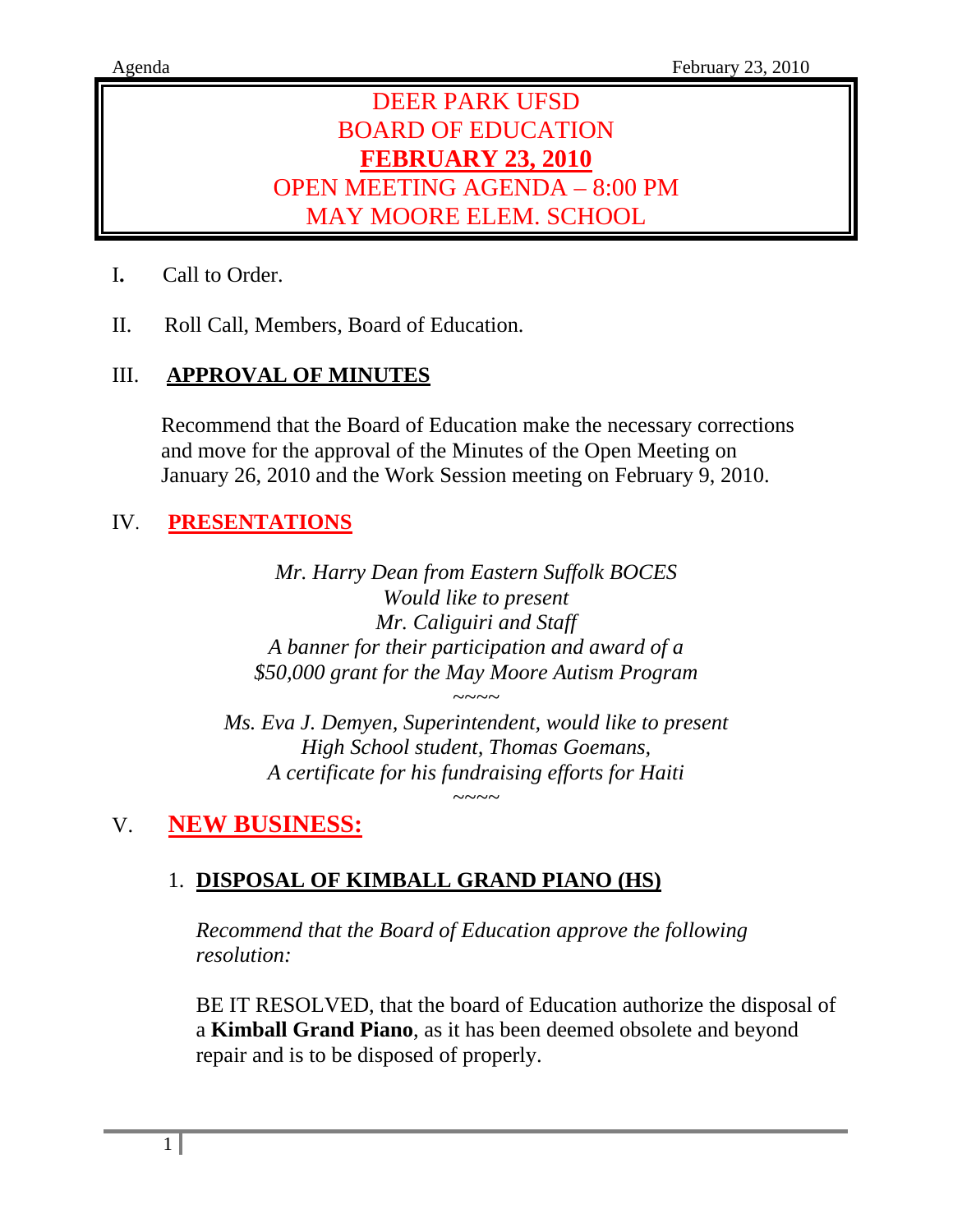# 2. **DONATION OF BLACKBOARDS TO JFK**

*Recommend that the Board of Education approve the following resolution:* 

BE IT RESOLVED, that Ms. Charmaine Yapchin has donated (2) two 6 x 4 blackboards to the John F. Kennedy school.

BE IT FURTHER RESOLVED, that the Deer Park School District accepts this gift with much appreciation.

## VI. **APPROVAL OF SCHEDULES**

*Recommend that the Board of Education approve the following Schedules collectively:* 

#### **SCHEDULE 10/BP -700 - SCHEDULES OF BILLS PAYABLE**

| <b>WORKERS'</b>      |                      |           |                |
|----------------------|----------------------|-----------|----------------|
| COMP.                | Daily Check Register | 2/3/2010  | \$27,405.12    |
| <b>WORKERS'</b>      |                      |           |                |
| COMP.                | Daily Check Register | 2/3/2010  | \$10,679.00    |
| <b>TRUST &amp;</b>   |                      |           |                |
| <b>AGENCY</b>        | #8                   | 2/3/2010  | \$1,923,910.39 |
| <b>FEDERAL FUNDS</b> | #18                  | 2/3/2010  | \$179,993.32   |
| <b>GENERAL FUNDS</b> | #20                  | 2/3/2010  | \$4,653,579.76 |
| <b>SCHOOL LUNCH</b>  | #12                  | 2/9/2010  | \$7,519.20     |
| <b>FEDERAL FUNDS</b> | #20                  | 2/9/2010  | \$43,562.85    |
| <b>GENERAL FUNDS</b> | #23                  | 2/9/2010  | \$1,562,203.24 |
| <b>WORKERS'</b>      |                      |           |                |
| COMP.                | Daily Check Register | 2/17/2010 | \$10,217.84    |
| <b>CAPITAL FUNDS</b> | #11                  | 2/23/2010 | \$90.06        |
| <b>SCHOOL LUNCH</b>  | #13                  | 2/23/2010 | \$120,023.40   |
| <b>FEDERAL FUNDS</b> | #22                  | 2/23/2010 | \$61,758.11    |
| <b>GENERAL FUNDS</b> | #25                  | 2/23/2010 | \$1,705,986.70 |
|                      |                      |           |                |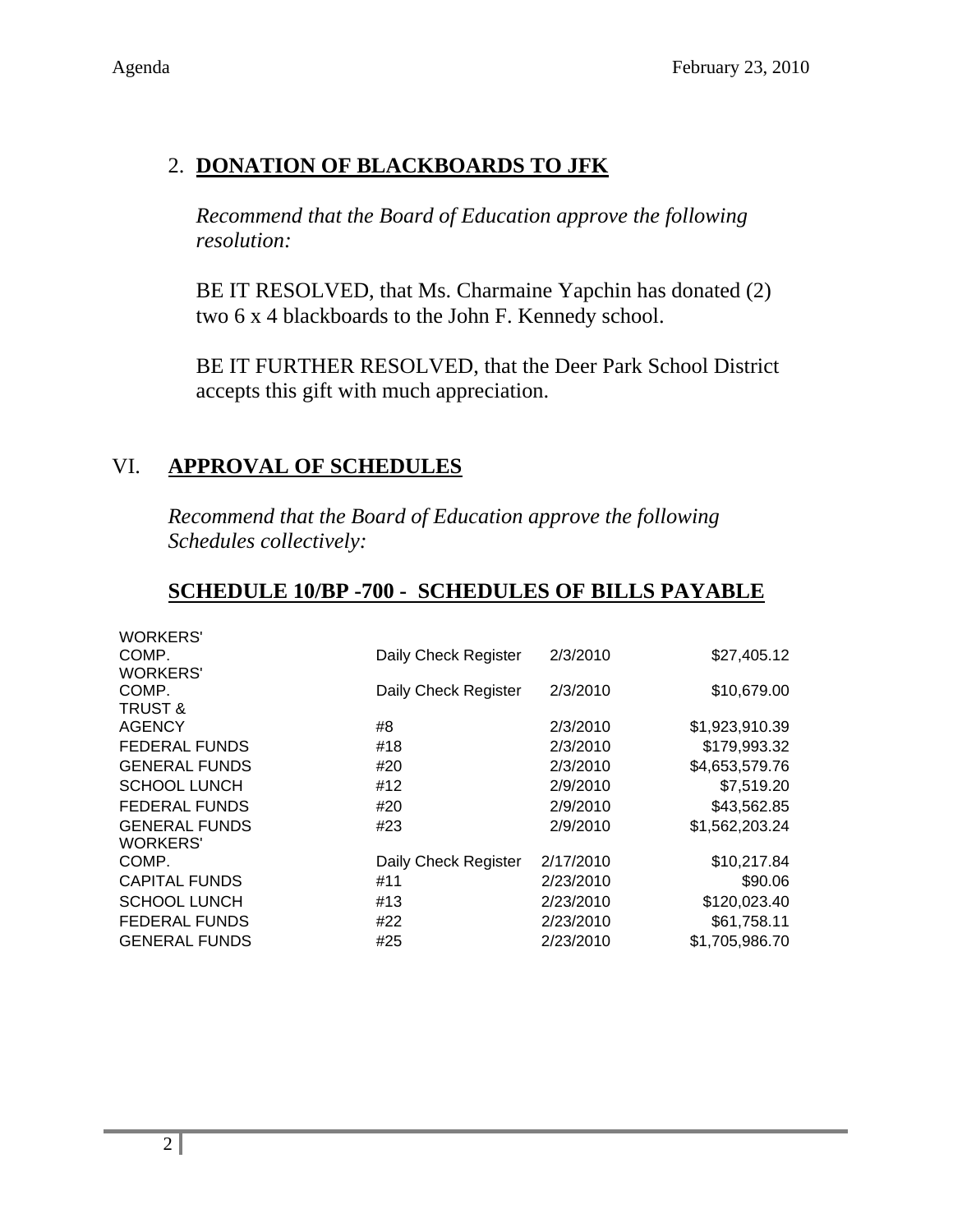# **SCHEDULE 10-D-612 – BID REPORT**

#### BID #612 Bus Video System with Installation

Bids were received from the following vendors: A+ technology \$17,280.00 Gatekeeper Systems \$17,240.00 Suffolk County Communications \$15,539.20

It is recommended that the bid be awarded to the following vendor as the lowest responsible bidder meeting specifications.

Suffolk County Communications

## **SCHEDULE 10-E-325 - EXPLANATION OF BUDGETARY TRANSFERS** #T12, #T13

## **SCHEDULE 10-F-145 - CONTRACT REPORT**

## **SCHEDULE 10-H- 02 - HOME TEACHING (Regular and Special) (confidential)**

## **SCHEDULE 10-S -02 - SPECIAL TRANSPORTATION (Confidential)**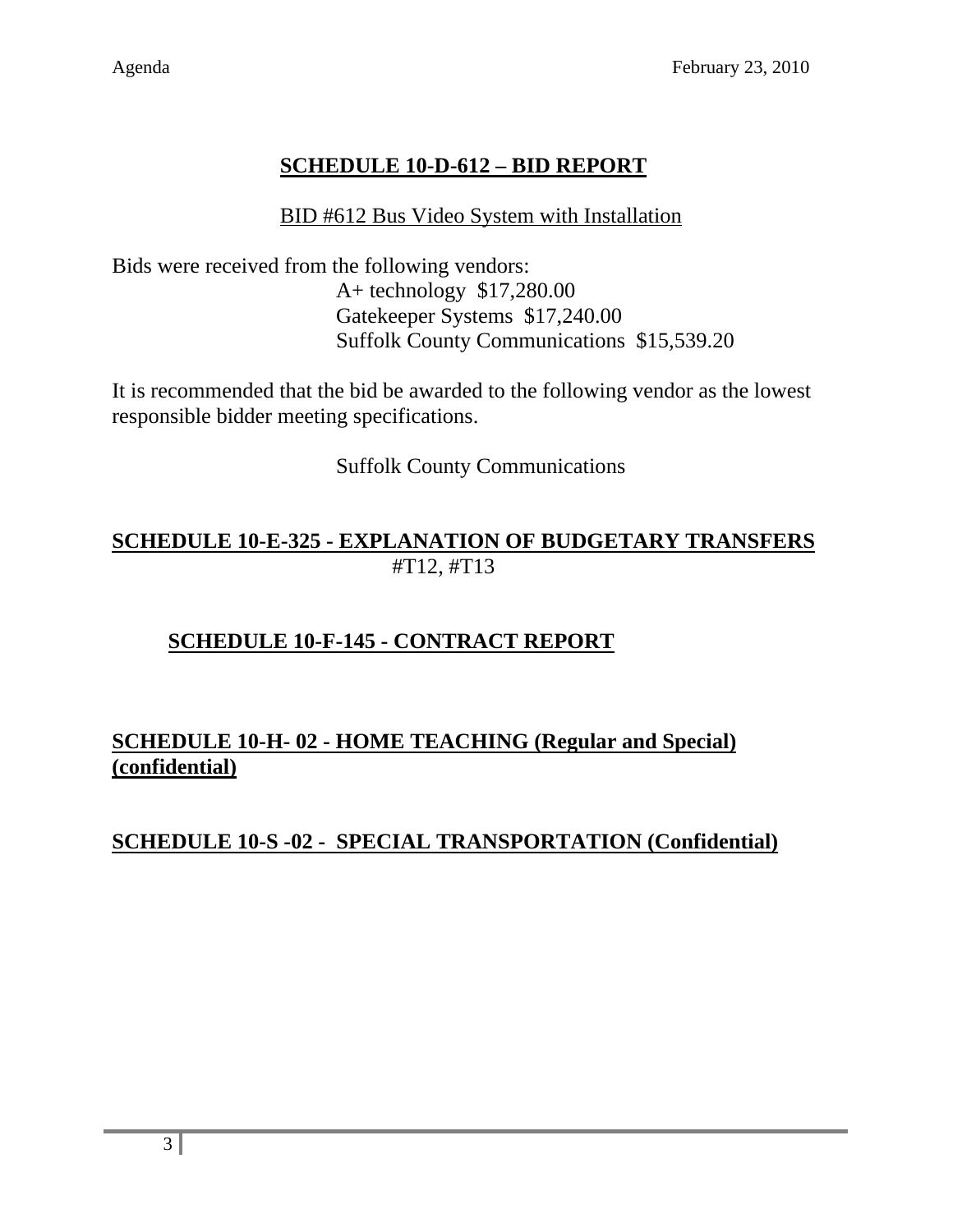# **NON-INSTRUCTIONAL**

## **SCHEDULE -- OO --RESIGNATIONS / RETIREMENTS / REMOVALS / TERMINATIONS (Non-Instructional)**

#### **Annette Cariello**

District Wide Position: Substitute Non-Instructional Aide Salary/Step: Effective Date(s): 1/28/2010 Resignation. No outstanding obligation to the district.

## **Nancy LaBella**

Abraham Lincoln School Position: Clerk Typist Salary/Step: Effective Date(s): 8/9/2010 Resignation for the purpose of RETIREMENT. No outstanding obligation to the district.

## **Lynn Moritz**

District Wide Position: Substitute Non -Instructional Aide Salary/Step: Effective Date(s): 1/7/2010 Resignation. No outstanding obligation to the district.

#### **SCHEDULE -- QQ --LEAVES OF ABSENCE (Non-Instructional)**

#### **Sudershan Kaur**

District Wide Position: Bus Aide Salary/Step: Effective Date(s): 3/15/2010 - 4/6/2010 Paid Leave of Absence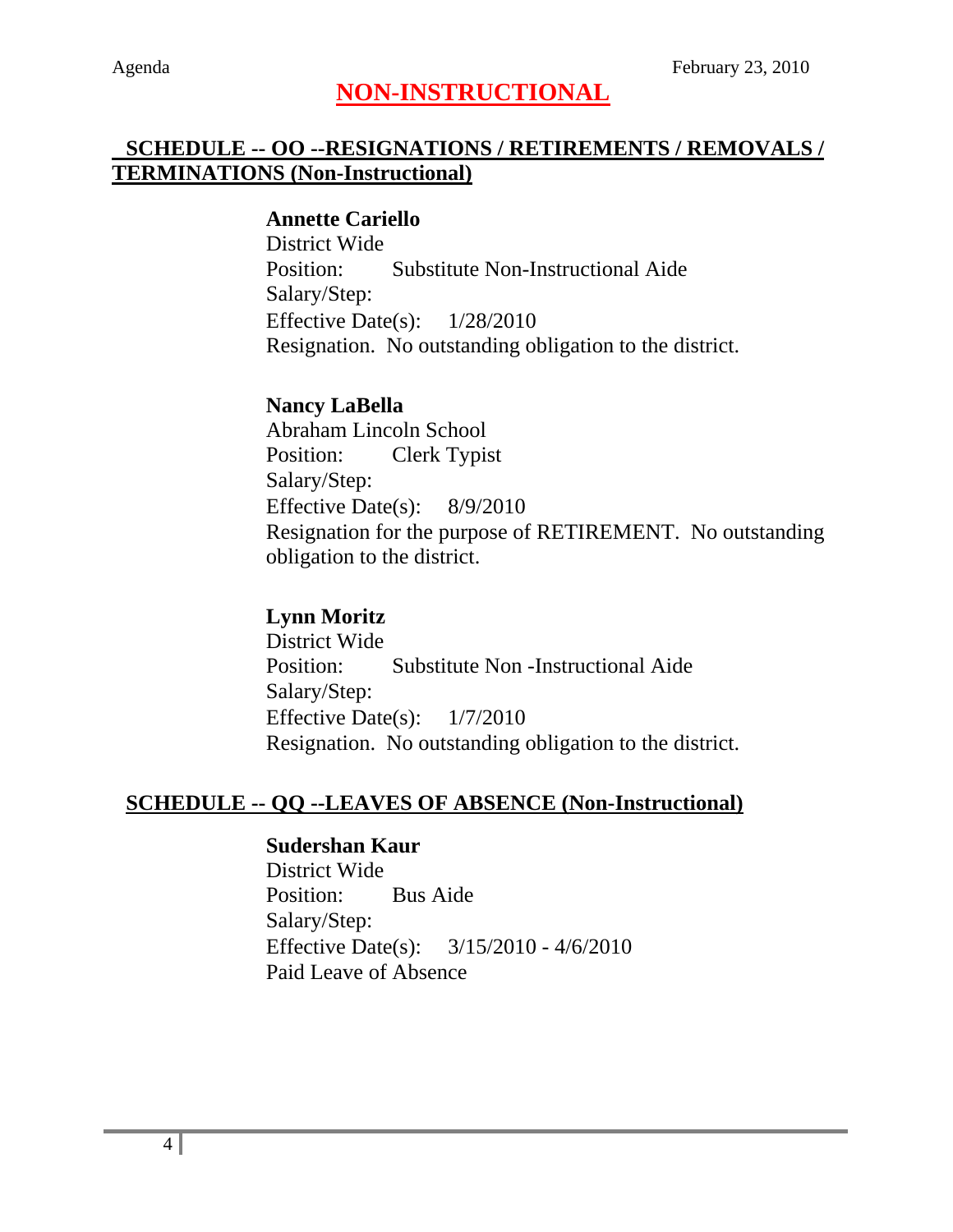## **SCHEDULE -- TRN --TRANSFERS (Non-Instructional)**

#### **Edward Phelan**

Deer Park High School Position: Night Custodian Salary/Step: Effective Date(s): 2/8/2010 Transfer from JQA (nights) to HS (nights)

#### **George Pollack**

John Quincy Adams School Position: Night Custodian Salary/Step: Effective Date(s): 2/8/2010 Transfer from HS (nights) to JQA (nights)

# **INSTRUCTIONAL**

#### **SCHEDULE -- CSS --CHANGE OF STATUS / SALARY (Instructional)**

#### **Anthony Amesti**

Deer Park High School Position: Interim District Administrator for Athletics, Physical Education, Health and Recreation Salary/Step: Effective Date(s): 3/1/2010 - 6/30/2010 No change in salary.

#### **Rachel Chalmers**

Robert Frost Middle School Position: Teaching Assistant .5 (PT) Salary/Step: \$6,175. Effective Date(s): 2/1/2010 - 5/7/2010 Will go back to Full Time TA 5/10/10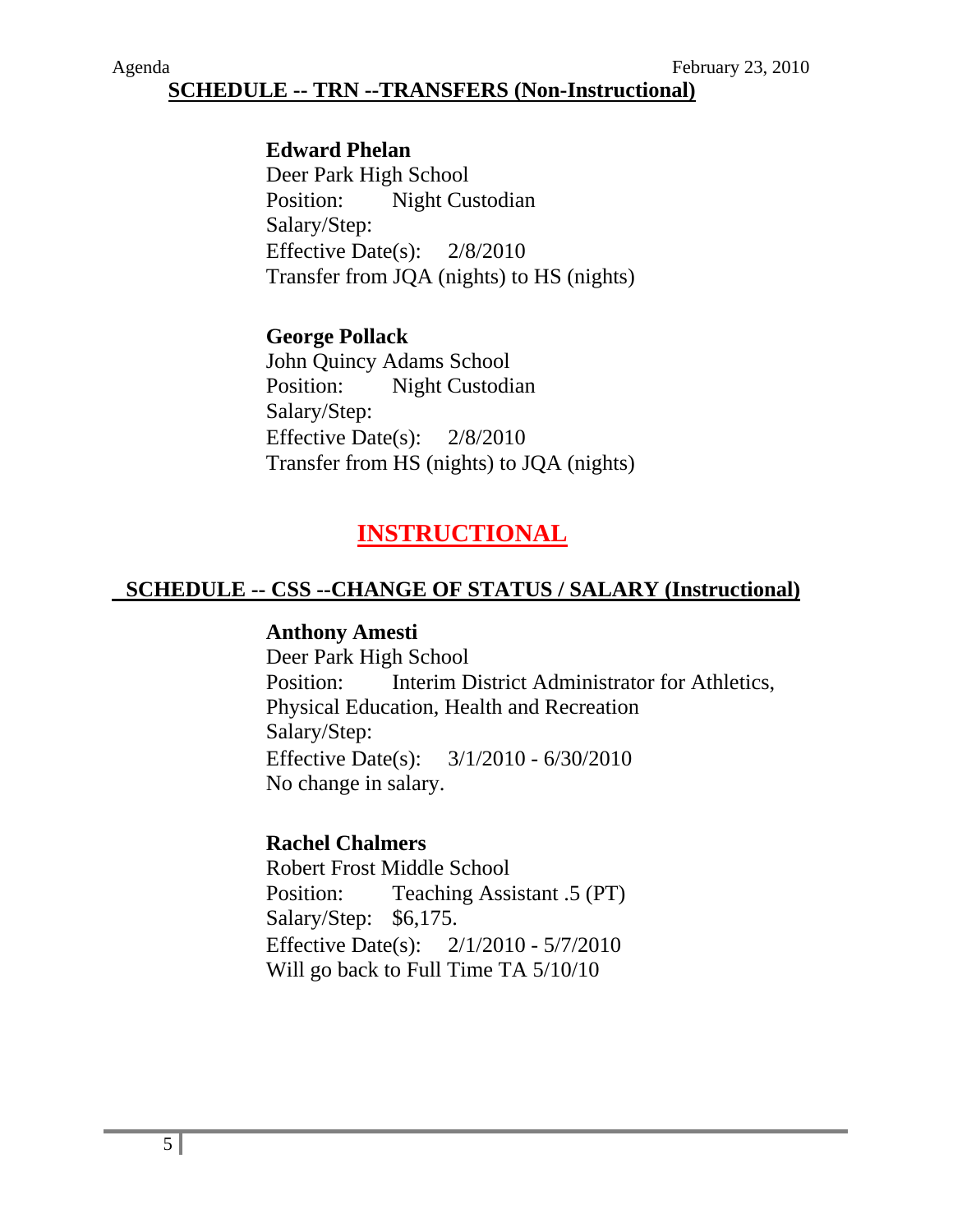**SCHEDULE -- LR --LONG TERM SUBSTITUTE / LEAVE REPLACEMENT (LR) APPOINTMENTS - (Instructional)**

#### **Leah Geller**

Robert Frost Middle School Position: Long Term Substitute Teacher (LR) Science Salary/Step: \$52,894. Step 1 Effective Date(s): 1/27/2010 - 5/10/2010 Salary prorated at \$ 18,248.43

#### **SCHEDULE -- NPS --PER DIEM SUBSTITUTES (Instructional)**

#### **Amanda Downing**

District Wide Position: Per-Diem SubstituteTeacher Salary/Step: \$100 per day Effective Date(s): 2/3/2010 Physical Education Certification

#### **Jennifer Duffy**

District Wide Position: Per-Diem Substitute Teacher Salary/Step: \$100 per day Effective Date(s): 2/10/2010 Elementary Certification

#### **Jacqueline Lucido**

District Wide Position: Per-Diem Substitute Teacher Salary/Step: \$100 per day Effective Date(s): 2/3/2010 Math 5-6 & 7-12 Certification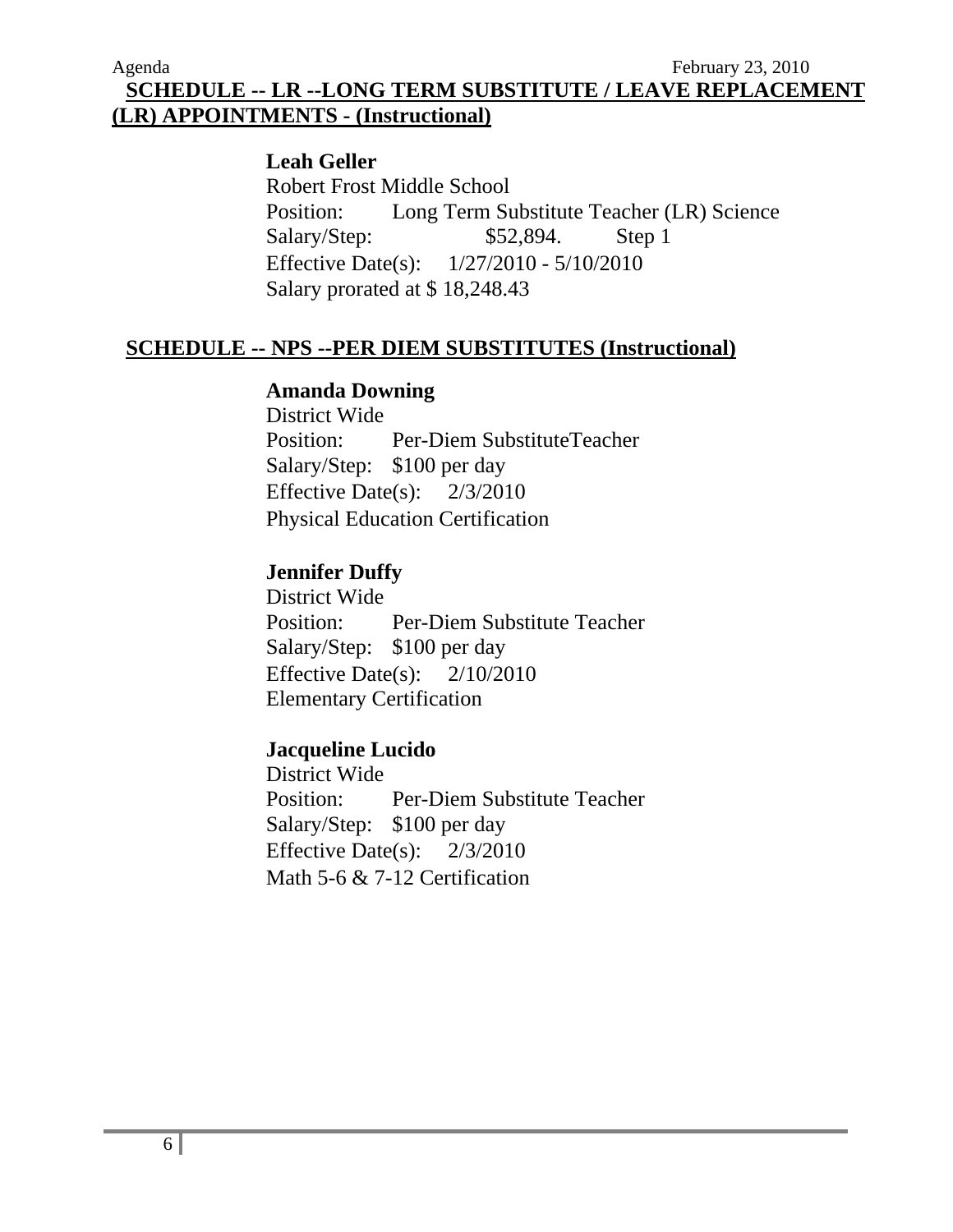#### **Elizabeth Schmitt**

District Wide Position: Per-Diem Substitute Teacher Salary/Step: \$100 per day Effective Date(s): 2/3/2010 Physical Education Certification

## **Kristen Shepard**

District Wide Position: Per-Diem Substitute Teacher Salary/Step: \$100 per day Effective Date(s): 2/10/2010 Secondary Math Certification

## **Colleen Sheridan**

District Wide Position: Per-Diem Substitute Teacher Salary/Step: \$100 per day Effective Date(s): 2/12/2010 Secondary Social Studies Certification

## **SCHEDULE -- NS --REGULAR SUBSTITUTES (Instructional)**

#### **Jonathan Bonner**

Robert Frost Middle School Position: Permanent Substitute Teacher Salary/Step: \$115 per day Effective Date(s): 2/3/2010 - 5/31/2010

## **Joseph Schlessinger**

Robert Frost Middle School Position: Permanent Substitute Teacher Salary/Step: \$115 per day Effective Date(s): 2/3/2010 - 5/31/2010 Also appointed as Per-Diem Substitute at \$100/day

#### **SCHEDULE -- O --RESIGNATIONS / RETIREMENTS / REMOVALS / TERMINATIONS (Instructional)**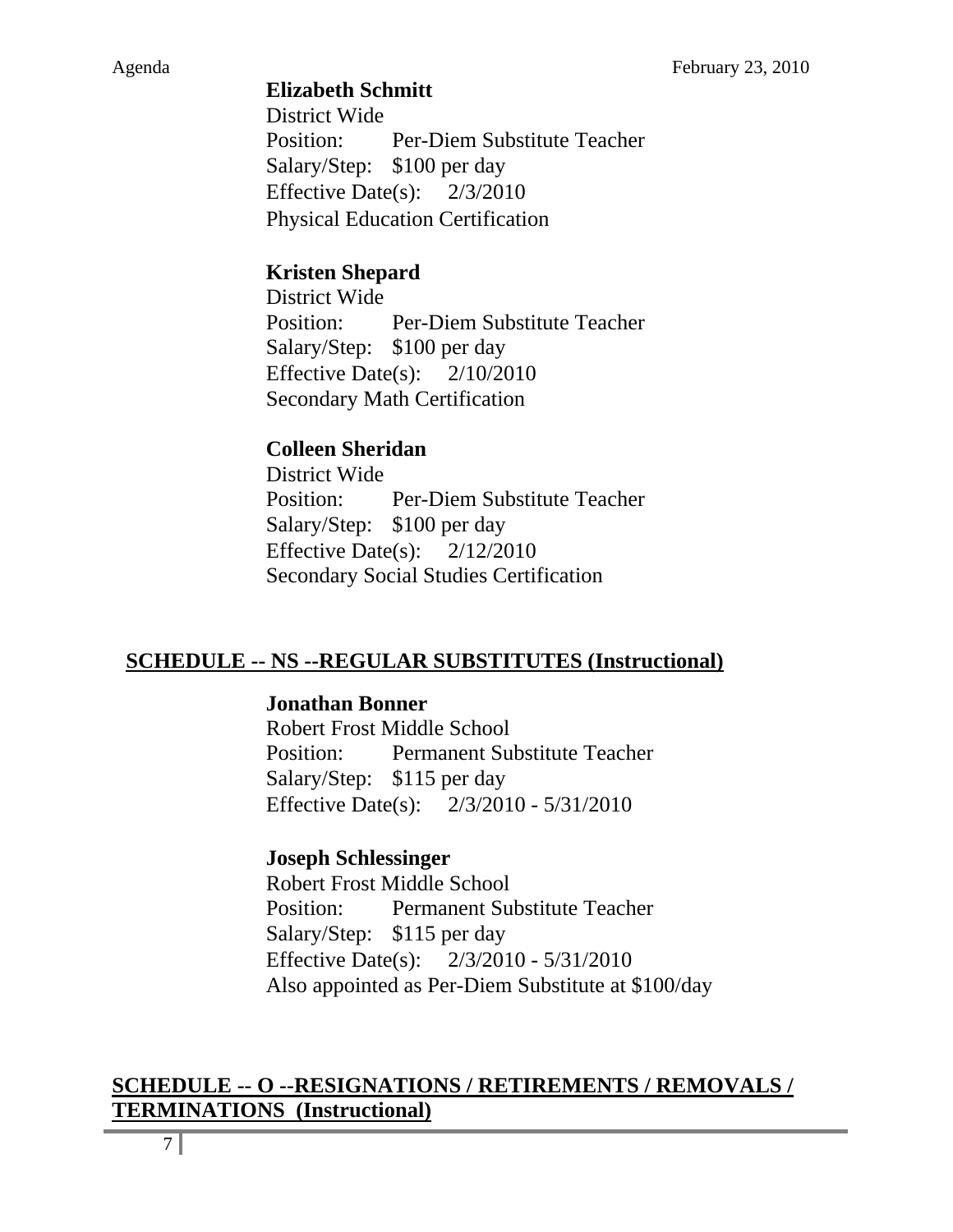#### **Anthony Amesti**

Deer Park High School Position: District Administrator for Athletics, Physical Education, Health and Recreation Salary/Step: Effective Date(s): 2/28/2010 Resignation. Waiving of rights to tenure by estoppel.

#### **Frank DiGiovanni**

John F Kennedy Intermediate School Position: Teaching Assistant Salary/Step: Effective Date(s): 2/5/2010 Resignation. No outstanding obligation to the district.

#### **Regina Draycott**

Deer Park High School Position: Guidance Teacher Salary/Step: Effective Date(s): 6/30/2010 Resignation for the purpose of RETIREMENT. No outstanding obligation to the district.

#### **Donna Kelaher**

John F Kennedy Intermediate School Position: Elementary Teacher Salary/Step: Effective Date(s): 6/30/2010 Resignation for the purpose of RETIREMENT. No outstanding obligation to the district.

#### **Barbara Lipp**  May Moore School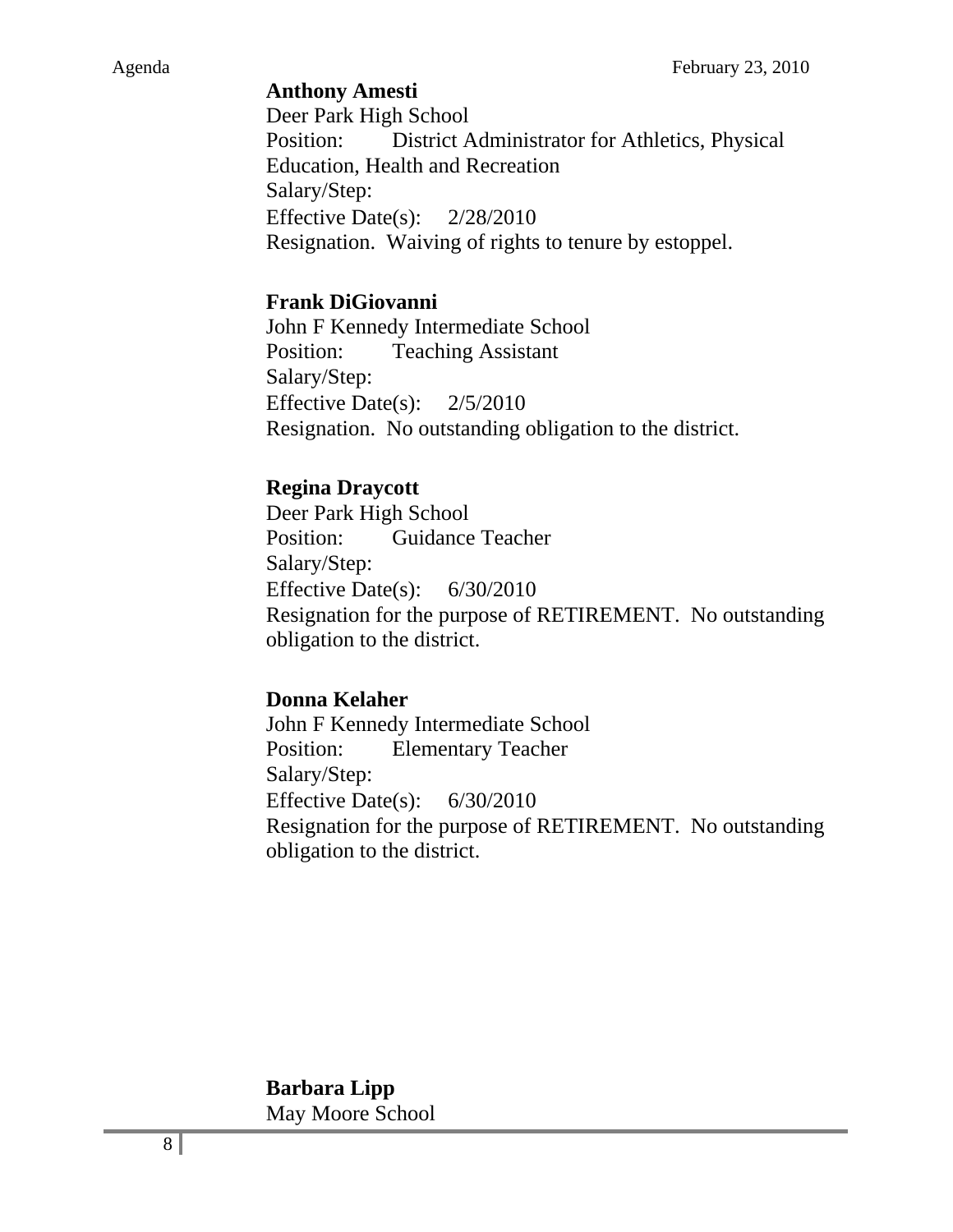Position: Elementary Teacher Salary/Step: Effective Date(s): 6/30/2010 Resignation for the purpose of RETIREMENT. No outstanding obligation to the district.

## **Marc Monzeglio**

Deer Park High School Position: Teaching Assistant Salary/Step: Effective Date(s): 1/29/2010 Resignation. No outstanding obligation to the district.

## **Andrea Reilly**

John F Kennedy Intermediate School Position: Special Education Teacher Salary/Step: Effective Date(s): 6/30/2010 Resignation for the purpose of RETIREMENT. No outstanding obligation to the district.

## **Gale Tiedemann**

John F Kennedy Intermediate School Position: Elementary Teacher Salary/Step: Effective Date(s): 6/30/2010 Resignation for the purpose of RETIREMENT. No outstanding obligation to the district.

## **Pat Wong**

Robert Frost Middle School Position: Special Education Teacher Salary/Step: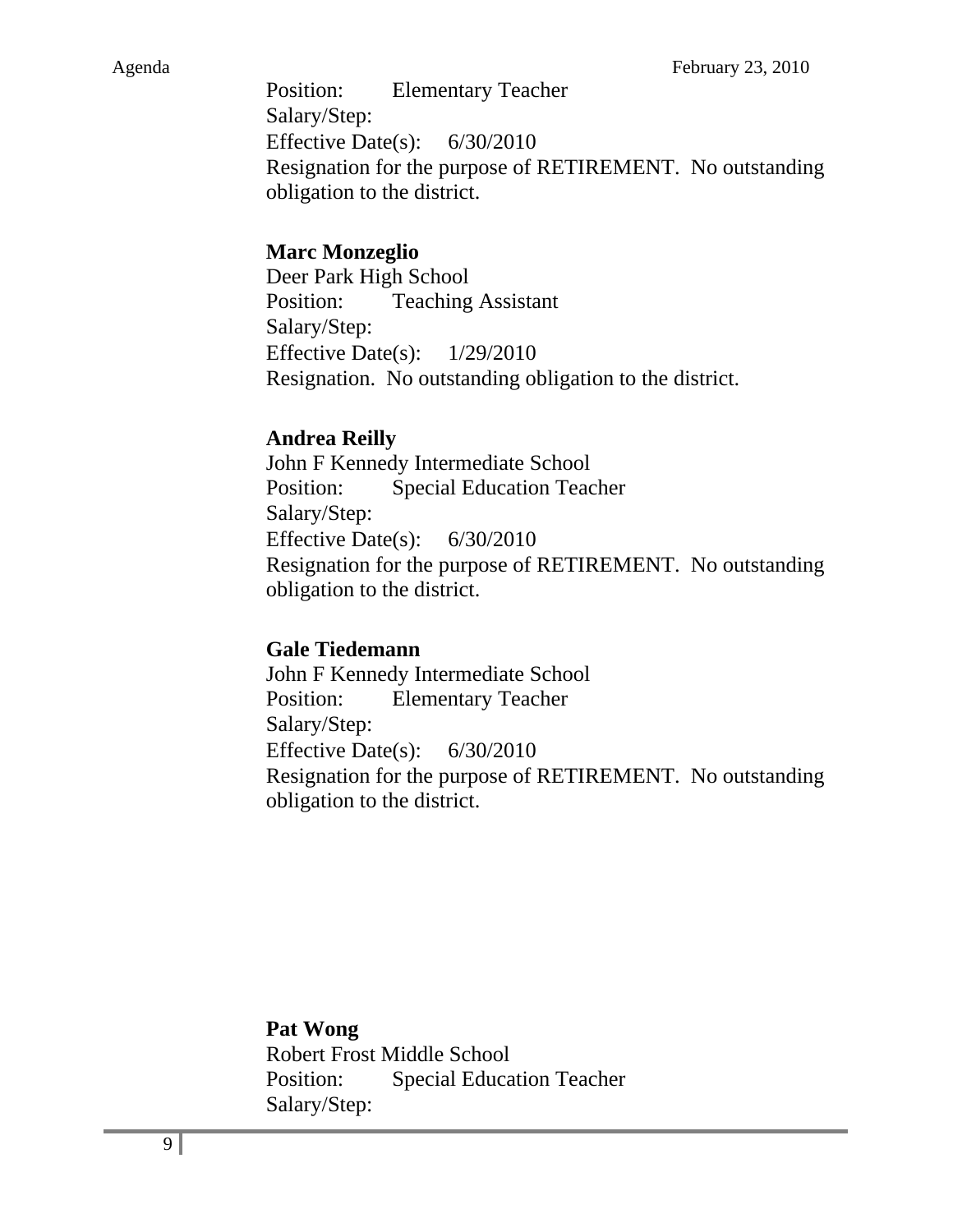Effective Date(s):  $6/30/2010$ Resignation for the purpose of RETIREMENT. No outstanding obligation to the district.

#### **SCHEDULE -- Q --LEAVES OF ABSENCE (Instructional)**

#### **Christine DiProperzio**

Deer Park High School Position: ELA Teacher Salary/Step: Effective Date(s): 4/7/2010 - 5/19/2010 Maternity Sick Leave of Absence (FMLA)

#### **Jenny Dixon**

John F Kennedy Intermediate School Position: Special Education Teacher Salary/Step: Effective Date(s): 2/16/2010 - 3/12/2010 Extension of Sick Leave of Absence

#### **Chenoa Ludwig**

Deer Park High School Position: Social Worker Salary/Step: Effective Date(s): 4/12/2010 - 6/4/2010 Maternity Sick Leave (FMLA) 4/12/10-5/25/10 Remainder of FMLA 5/26/10-6/4/10

#### **Lisa Marie Martinello**

Deer Park High School Position: ELA Teacher Salary/Step: Effective Date(s): 3/6/2010 - 4/23/2010 Maternity Sick Leave (FMLA)

#### **Dana Wexler**

Robert Frost Middle School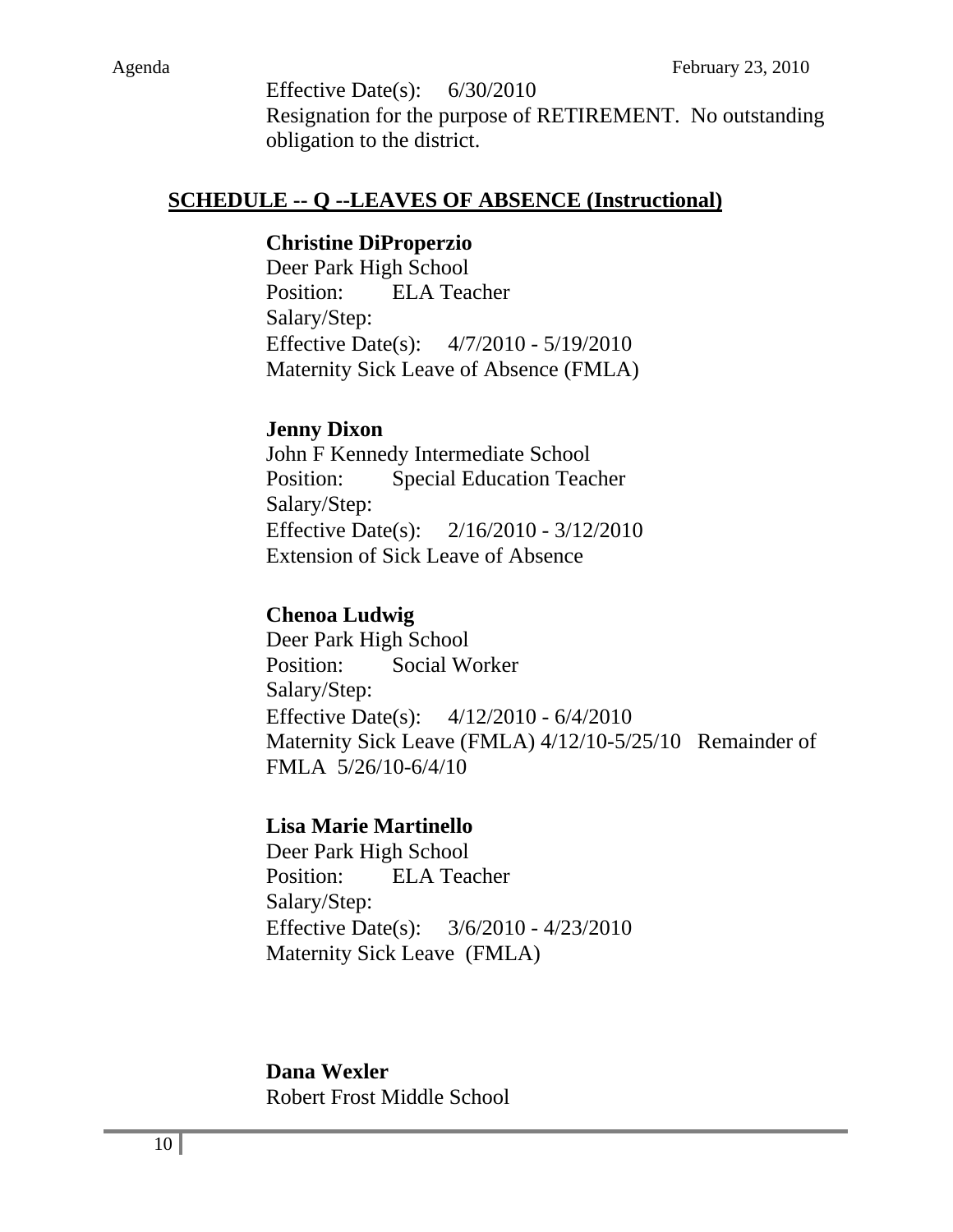Position: Speech Teacher Salary/Step: Effective Date(s): 2/4/2010 - 5/28/2010 Maternity Sick Leave (FMLA)

## **SCHEDULE -- TA --PROBATIONARY TEACHING ASSISTANT (Instructional)**

#### **Rachel Chalmers**

Robert Frost Middle School Position: Teaching Assistant Salary/Step: Effective Date(s): Change of Tenure due to Leave of Absence. New Probationary Period 9/1/08 - 11/30/11

#### **Cassie Dunn**

John Quincy Adams School Position: Teaching Assistant Salary/Step: Effective Date(s): Change of Tenure due to Leave of Absence. New Probationary Period 1/16/08 - 4/15/11

#### **Sarina Maros**

Robert Frost Middle School Position: Teaching Assistant Salary/Step: \$19,000 Effective Date(s): 2/1/2010 - 1/31/2013 Salary prorated at \$9500

## **SCHEDULE -- TTPA --TEMPORARY ASSIGNMENT (Instructional)**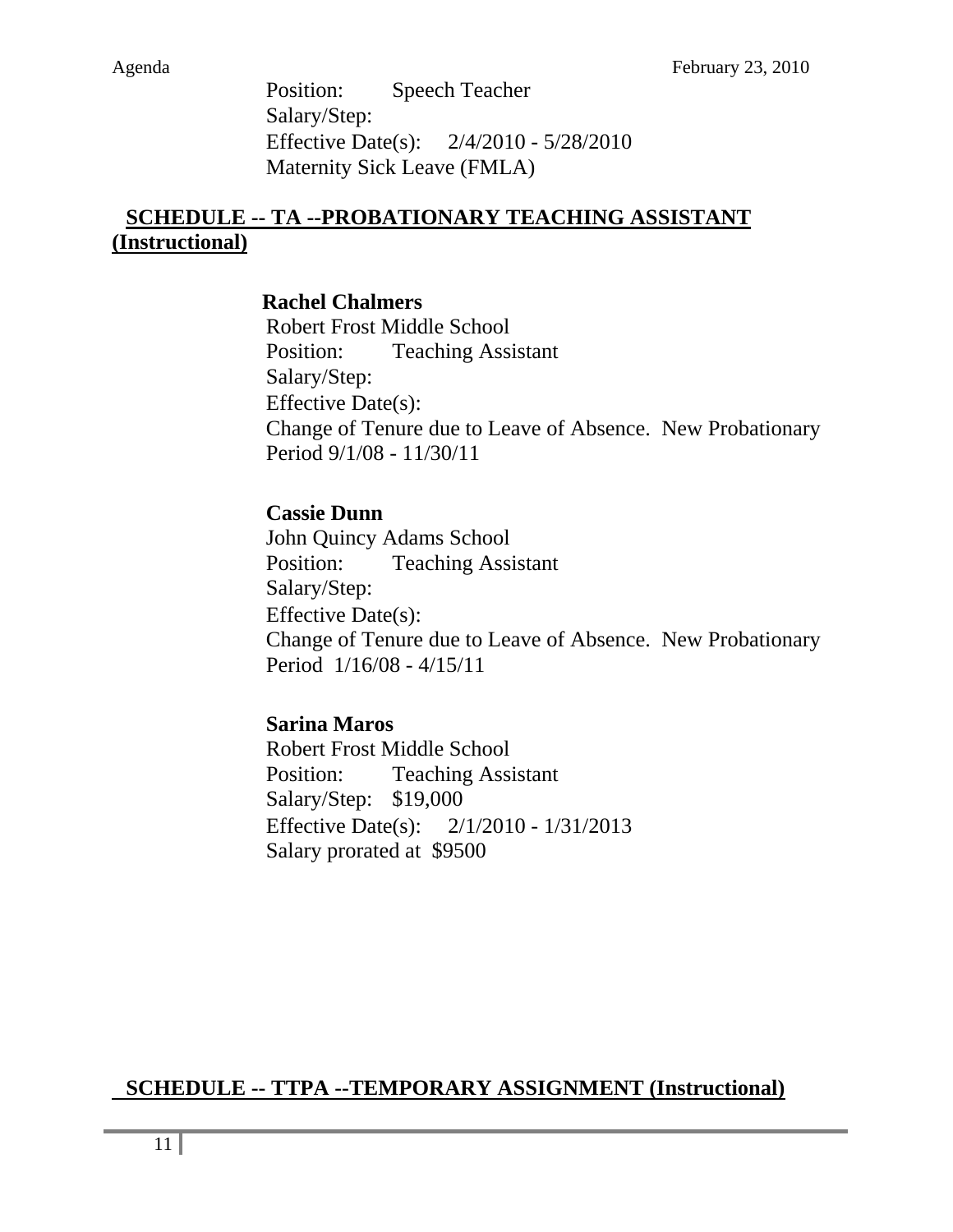## **Kristy Abrams**

Deer Park High School Position: JV Head Coach Girls Lacrosse Salary/Step: \$3843.53 Step 1 Units 8.5 Effective Date(s): 3/8/2010 - 6/7/2010

## **Ryan Argenziano**

Deer Park High School Position: Varsity Head Coach Boys Baseball Salary/Step: \$6450.62 Step 5+ Units 11 Effective Date(s): 3/8/2010 - 6/7/2010

## **David Arkow**

Deer Park High School Position: Varsity Head Coach Boys Golf Salary/Step:  $$5277.78$  Step 5+ Units 9 Effective Date(s): 3/8/2010 - 6/7/2010

## **Rachel Burkel**

District Wide Position: Teacher/Social Skills Program Salary/Step: \$31.31 per hour Effective Date(s): 2/22/2010 - 6/30/2010

## **Anthony Cinquemani**

Deer Park High School Position: JV Head Coach Girls Softball Salary/Step: \$3843.53 Step 2 Units 8.5 Effective Date(s): 3/8/2010 - 6/7/2010

## **Amanda Downing**

Deer Park High School Position: Varsity Ass't Coach Girls Track Salary/Step: \$3843.53 Step 2 Units 8.5 Effective Date(s): 3/8/2010 - 6/7/2010

## **Melissa Esposito**

District Wide Position: Teaching Assistant/Social Skills Program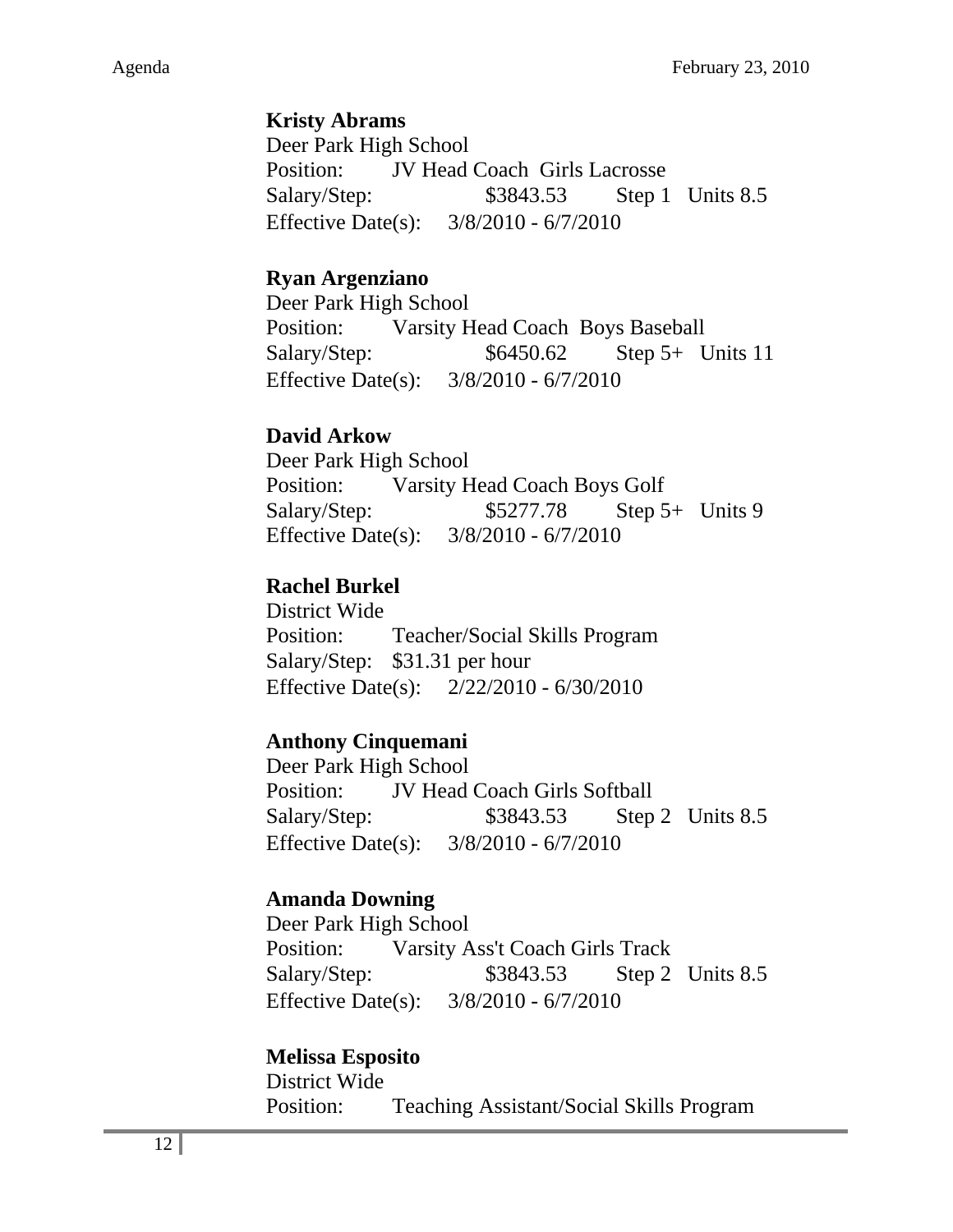Salary/Step: \$15.00 per hour Effective Date(s): 2/22/2010 - 6/30/2010

## **Daniel Ferguson**

Deer Park High School Position: JV Head Coach Boys Tennis Salary/Step: \$3617.44 Step 4 Units 8 Effective Date(s): 3/8/2010 - 6/7/2010

## **Michael Gennaro**

Deer Park High School Position: JV Head Coach Boys Baseball Salary/Step: \$4984.57 Step 5+ Units 8.5 Effective Date(s): 3/8/2010 - 6/7/2010

## **Matthew Griffith**

Robert Frost Middle School Position: Coach Boys Lacrosse Salary/Step: \$3165.26 Step 1 Units 7 Effective Date(s): 3/8/2010 - 6/7/2010

## **Doug Heeg**

Robert Frost Middle School Position: Coach Boys Track Salary/Step: \$3165.26 Step 1 Units 7 Effective Date(s): 3/8/2010 - 6/7/2010

## **Daniel Higgins**

Robert Frost Middle School Position: Coach Boys Baseball 8th Salary/Step:  $$4104.94$  Step 5+ Units 7 Effective Date(s): 3/8/2010 - 6/7/2010

## **Keri Inghilterra**

Robert Frost Middle School Position: Coach Girls Softball 8th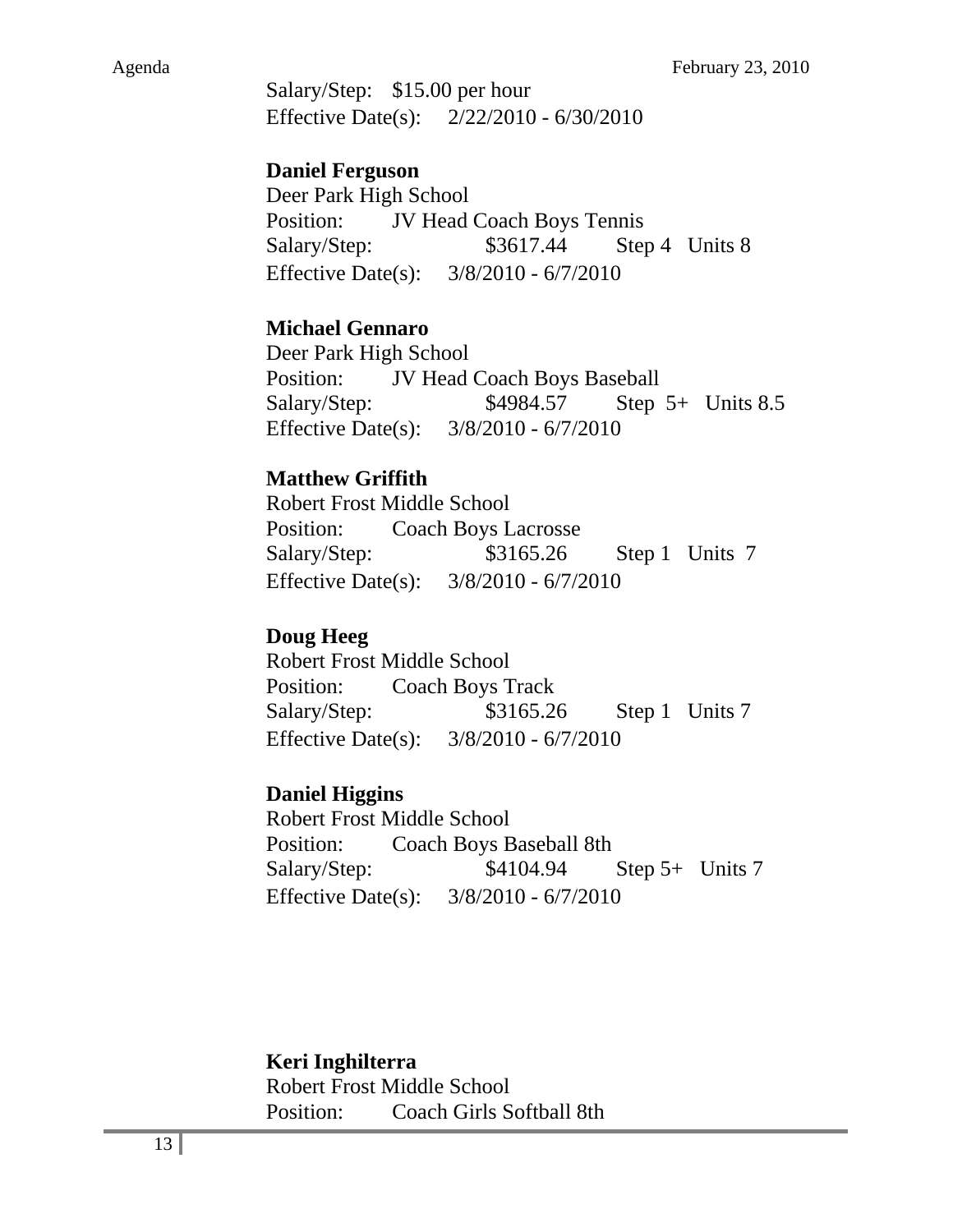Salary/Step: \$4104.94 Step 5+ Units 7 Effective Date(s): 3/8/2010 - 6/7/2010

#### **Chris Kauter**

Deer Park High School Position: Varsity Head Coach Boys Track Salary/Step: \$6157.41 Step 5+ Units 10.5 Effective Date(s): 3/8/2010 - 6/7/2010

#### **Ted Kockenmeister**

Robert Frost Middle School Position: Coach Boys Baseball 7th Salary/Step:  $$4104.94$  Step 5+ Units 7 Effective Date(s): 3/8/2010 - 6/7/2010

#### **Ian Kyranakis**

Deer Park High School Position: JV Head Coach Boys Lacrosse Salary/Step: \$4984.57 Step 5+ Units 8.5 Effective Date(s): 3/8/2010 - 6/7/2010

#### **Victor LoMonaco**

Deer Park High School Position: Varsity Ass't Coach Girls Softball Salary/Step: \$3843.53 Step 4 Units 8.5 Effective Date(s): 3/8/2010 - 6/7/2010

#### **Chris LoPiccolo**

Deer Park High School Position: Varsity Ass't Coach Boys Baseball Salary/Step: \$4984.57 Step 5+ Units 8.5 Effective Date(s): 3/8/2010 - 6/7/2010

#### **Christopher Manning**

Deer Park High School Position: Coach Varsity Ass't Girls Lacrosse Salary/Step: \$3617.44 Step 1 8 Units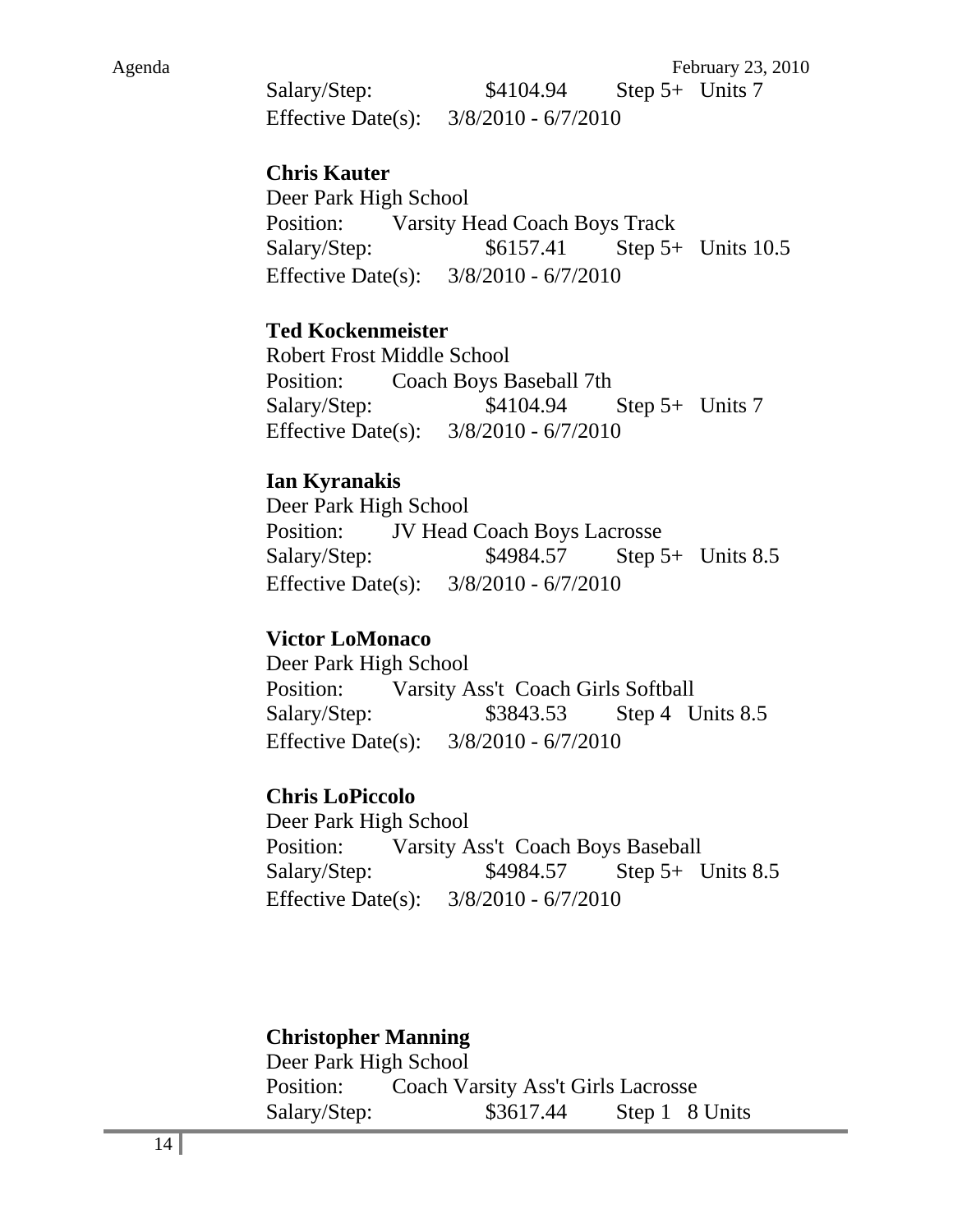Effective Date(s): 3/8/2010 - 6/7/2010

#### **Sarina Maros**

District Wide Position: Teaching Assistant/Social Skills Program Salary/Step: \$15.00 per hour Effective Date(s): 2/22/2010 - 6/30/2010

#### **John McCaffrey**

Deer Park High School Position: Varsity Head Coach Girls Softball Salary/Step:  $$6450.62$  Step 5+ Units 11 Effective Date(s): 3/8/2010 - 6/7/2010

#### **Gregory Menig**

Deer Park High School Position: Varsity Head Coach Girls Golf Salary/Step:  $$5277.78$  Step 5+ Units 9 Effective Date(s): 3/8/2010 - 6/7/2010

#### **Alex Mesimeris**

Deer Park High School Position: JV Head Coach Boys Golf Salary/Step:  $$4104.94$  Step 5+ Units 7 Effective Date(s): 3/8/2010 - 6/7/2010

#### **Holly Negron**

District Wide Position: Teaching Assistant/Social Skills Program Salary/Step: \$15.00 per hour Effective Date(s): 2/22/2010 - 6/30/2010

## **Garret Noblett**

Robert Frost Middle School Position: Coach Girls Track Salary/Step: \$3165.26 Step 3 Units 7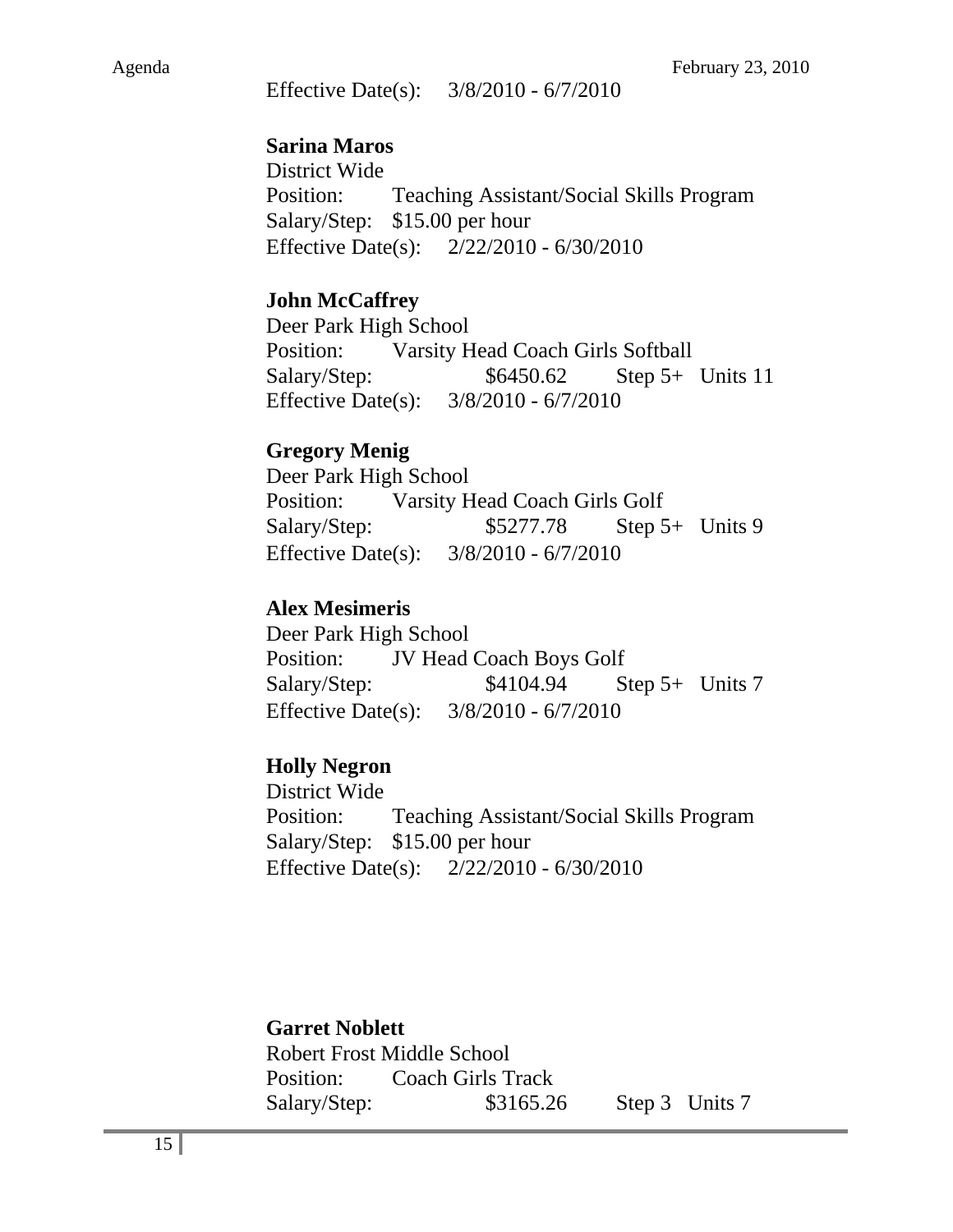Effective Date(s): 3/8/2010 - 6/7/2010

#### **Christina O'Hara**

Robert Frost Middle School Position: Coach Girls Softball 7th Salary/Step: \$3165.26 Step 1 Units 7 Effective Date(s): 3/8/2010 - 6/7/2010

#### **Jessica Prochilo**

Deer Park High School Position: Varsity Head Coach Girls Track Salary/Step: \$4747.89 Step 2 Units 10.5 Effective Date(s): 3/8/2010 - 6/7/2010

#### **Anthony Saccone**

Deer Park High School Position: Head Varsity Coach Girls Lacrosse Salary/Step:  $$6450.62$  Step 5+ Units 11 Effective Date(s): 3/8/2010 - 6/7/2010

#### **Joseph Schlessinger**

Deer Park High School Position: Varsity Ass't Coach Boys Track Salary/Step: \$3843.53 Step 1 Units 8.5 Effective Date(s): 3/8/2010 - 6/7/2010

#### **Kristen Small**

Robert Frost Middle School Position: Coach Girls Lacrosse Salary/Step: \$3165.26 Step 1 Units 7 Effective Date(s): 3/8/2010 - 6/7/2010

**Anthony Tannacore**  Deer Park High School Position: Varsity Head Coach Boys Tennis Salary/Step:  $$6450.62$  Step 5+ Units 11 Effective Date(s): 3/8/2010 - 6/7/2010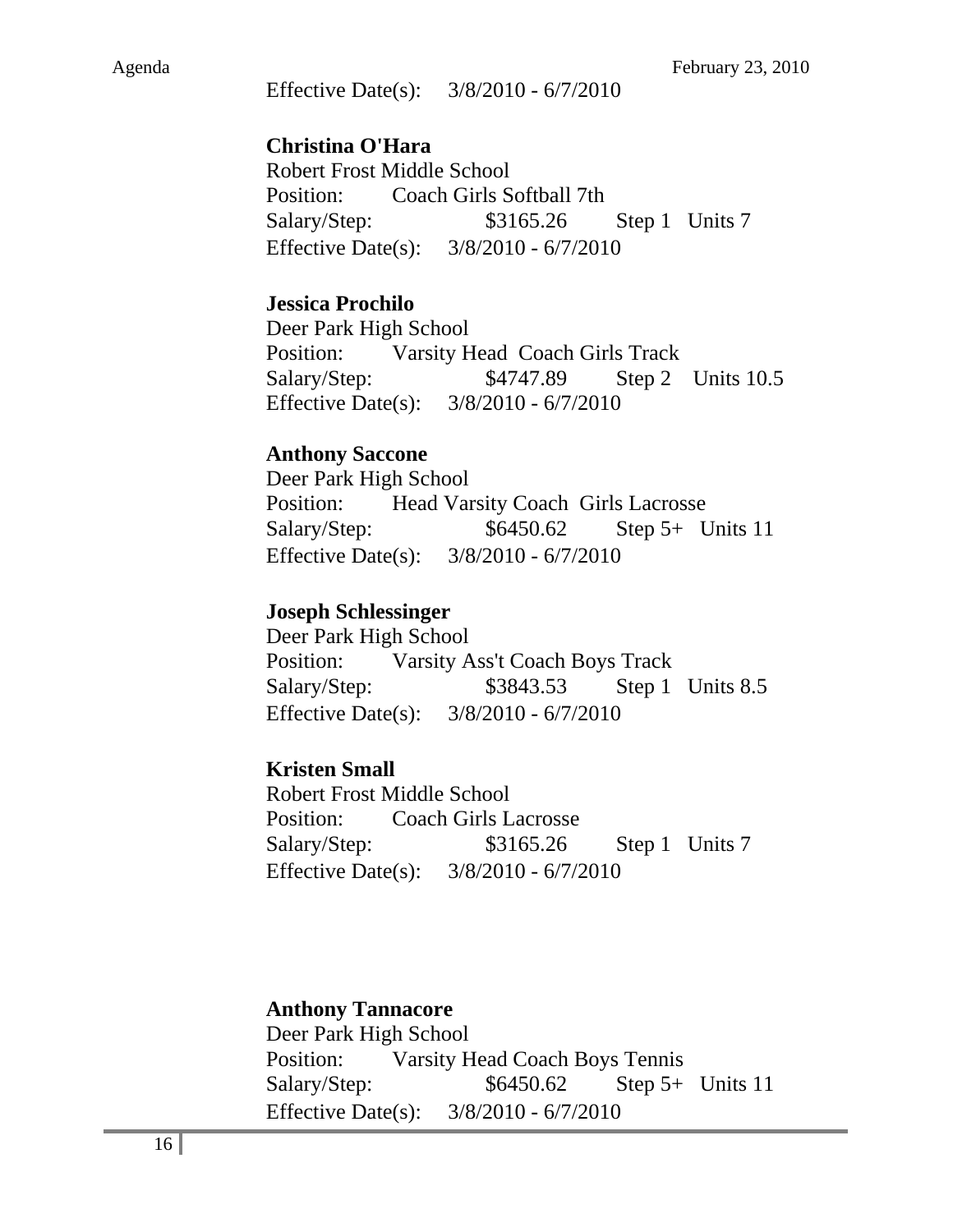**Brian Tower**  Deer Park High School Position: Varsity Head Coach Boys Lacrosse Salary/Step:  $$6450.62$  Step 5+ Units 11 Effective Date(s): 3/8/2010 - 6/7/2010

## **Thomas Zummo**  Deer Park High School Position: Varsity Ass't Coach Boys Lacrosse Salary/Step: \$3843.53 Step 3 Units 8.5 Effective Date(s): 3/8/2010 - 6/7/2010

# VII. **RECEIPT OF SCHEDULES**

Recommend that the Board of Education approve the following Receipt of Schedules collectively:

# **SCHEDULE 10-A- 370 - TREASURERS REPORT**

| <b>Statement of Revenues</b>      | General Fund -<br>Federal Fund -<br>School Lunch Fund | January<br>January<br>January |
|-----------------------------------|-------------------------------------------------------|-------------------------------|
| <b>Treasurer's Report</b>         | January                                               |                               |
| Cash Flow -                       | January                                               |                               |
| <b>Check Listing of Numbers -</b> | 1/22/10-2/18/10                                       |                               |

# **SCHEDULE 10-B-700 - APPROPRIATION BUDGET STATUS REPORT**

| <b>Appropriation Budget Status Report</b> | <b>General Fund -</b> | January |         |
|-------------------------------------------|-----------------------|---------|---------|
|                                           |                       |         | Regular |
|                                           | Capital -             | January | Capital |